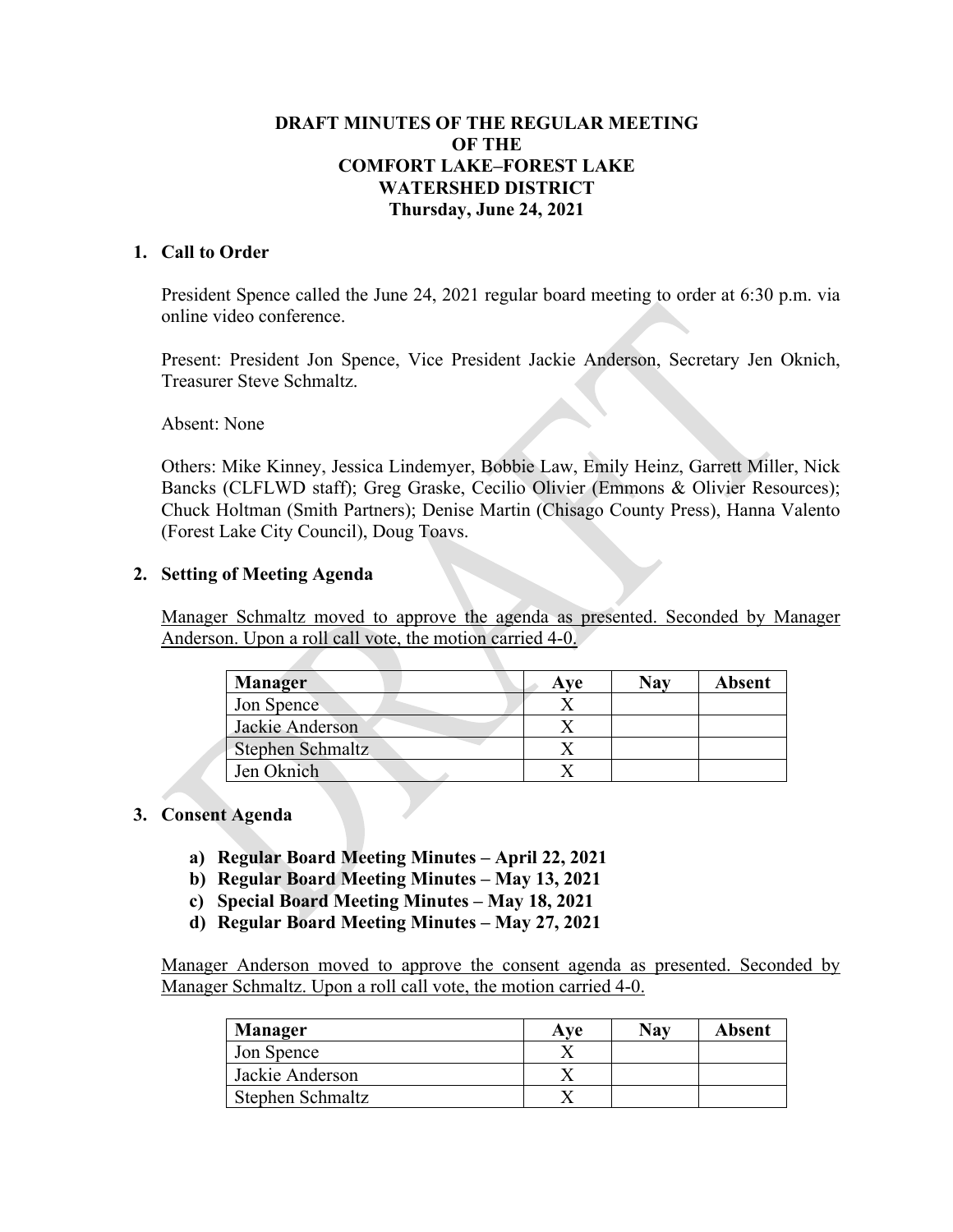|--|

### **4. Public Open Forum**

There were no comments.

### **5. Citizen Advisory Committee Update**

Ms. Lindemyer explained that the Citizen Advisory Committee (CAC) did not meet in the month of June. She stated that the next meeting will be in July. President Spence asked the managers if they had anything they would like Ms. Lindemyer to bring forward at the July CAC meeting. Managers did not have any information for the CAC.

### **6. Aquatic Invasive Species Update**

Mr. Miller gave an update of the District aquatic invasive species program. Mr. Miller first mentioned that he had received a comment from Manager Schmaltz regarding his updates. Mr. Miller explained that he usually gives an update when something big is happening. Manager Schmaltz clarified that this may give the perception that things are not moving or happening. Mr. Miller agreed saying he would be making updates even if they were minor. Mr. Miller believes this shows we are always working to manage aquatic invasive species.

Mr. Miller stated that Forest Lake, Bone Lake, and Shields Lake have been treated for curlyleaf pondweed. He explained that he is waiting for the treatment assessment maps. Based on field monitoring recently completed, Mr. Miller believes the treatment on Shields Lake was very effective. Mr. Miller described finding a thick mat of curly-leaf pondweed while monitoring water quality earlier in the year. He noted that after the treatment the reduction was very noticeable.

Mr. Miller reiterated that Forest Lake was treated with Diquat herbicide. He believes the treatment was effective. Mr. Miller explained that the higher water temperatures during the treatment may have helped to control Eurasian watermilfoil as well. He explained this observation was made by Blue Water Science. Mr. Miller described that during Blue Water Science's delineation it found no Eurasian watermilfoil in any of the Forest Lake basins. He mentioned the possibility of re-growth later in the season, but as of now there is no Eurasian watermilfoil to treat. Mr. Miller mentioned that Steve McComas, with Blue Water Science, will be going out on Forest Lake mid to late July to do a follow up survey. He explained that at that time the District will follow up with the Forest Lake Lake Association to see if it would like to pursue treatment.

Mr. Miller described a discussion he had with the PLM Lake and Land Management herbicide applicator, Steve McComas, and the Forest Lake Lake Association earlier in the year regarding treatment. He explained that they discussed earlier treatment being more effective. Mr. Miller noted that the goal for this year is an early July treatment. He described that the first treatment on basin three of Forest Lake totaled about 8 acres. Mr. Miller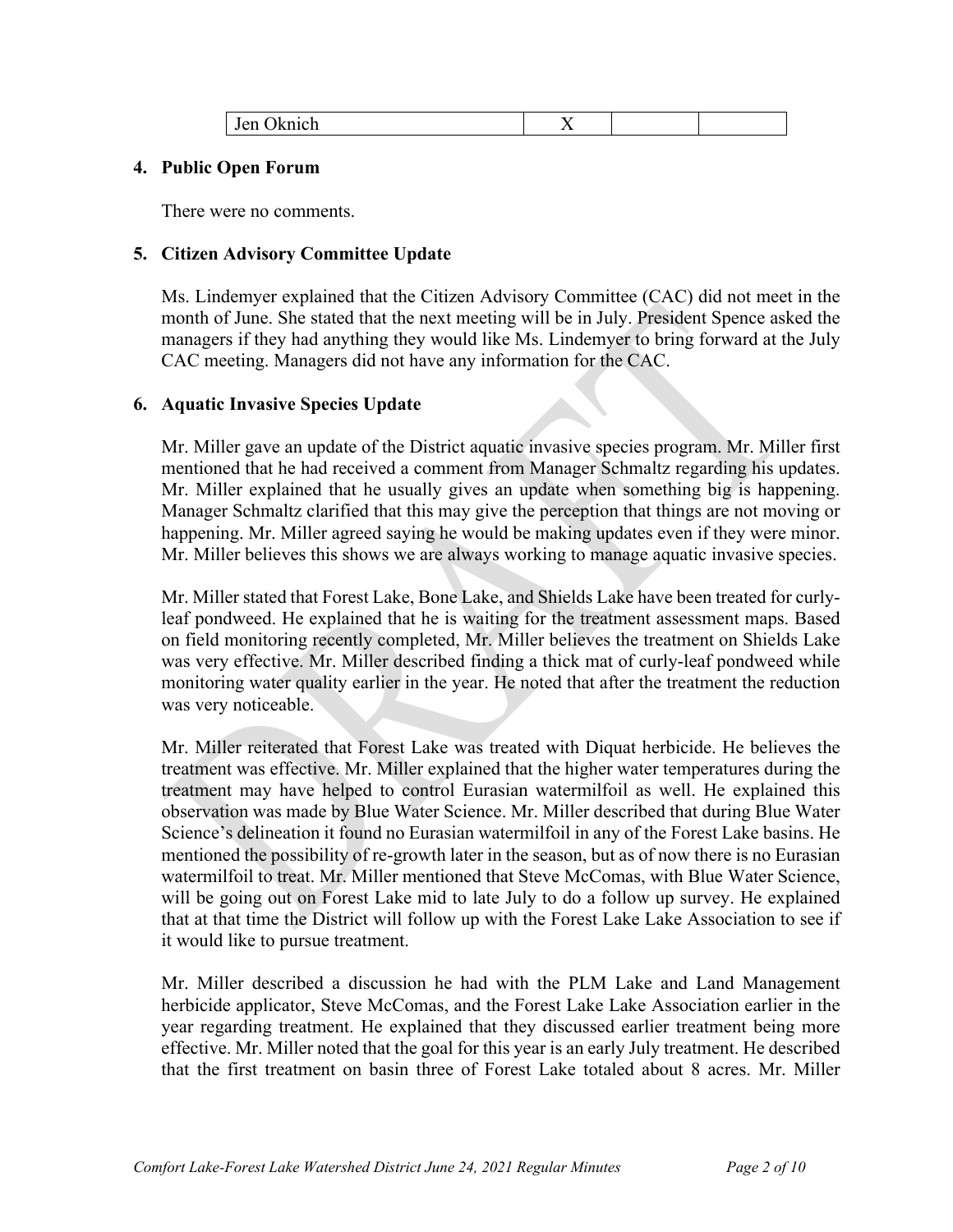explained that the areas treated were not surveyed but were selected based on historical growth.

Mr. Miller noted that Lake Keewahtin was monitored on June 24<sup>th</sup> as an early detection survey for curly-leaf pondweed and Eurasian watermilfoil and other aquatic invasive species (AIS). He noted that they found only five locations with curly-leaf pondweed. Mr. Miller mentioned that the one to two stems that were found are not an issue on this lake due to dense native vegetation.

Mr. Miller gave an overview of the watercraft inspection program. He noted that the District has six hired inspectors, but the two recent applicants given offer letters both turned down the position offer. He believes the hours are aligning to reach the District's inspection hour goals. He explained that education materials have been created for inspectors to hand out on  $4<sup>th</sup>$  of July weekend.

Manager Schmaltz noted that there will be a boat parade on the  $4<sup>th</sup>$  of July on Forest Lake. He urged that inspectors be present from 10am to 1pm on that day. Mr. Miller supported this request noting that the District will be doubling up on inspectors at the main launch on Forest Lake for the 4<sup>th</sup> of July weekend.

Manager Anderson asked if the District is doing any monitoring on Little Comfort Lake. Mr. Miller explained that he would like to do a meandering survey. Manager Anderson asked if Blue Water Science completed this monitoring. Mr. Miller explained that this is something in-house District staff can manage. President Spence explained that he found some curly-leaf pondweed near his shoreline on Comfort Lake, but he had treated it personally. President Spence mentioned that the amount of curly-leaf pondweed surprised him because Steve McComas with Blue Water Science did not discover any during surveying. Managers discussed the possibility of low water levels playing a factor in the invasive species growth.

## **7. New Business**

## **a) WJD-6 Headwaters Land Acquisition**

Administrator Kinney introduced the possible land acquisition properties within the Washington Judicial Ditch 6 (WJD-6) subwatershed. He noted that the project was first mentioned to the Board at its last meeting. Mr. Kinney explained that these parcels are of interest for others including the Minnesota Department of Natural Resources (DNR), Washington County and the Minnesota Land Trust, some of which have been in contact with the District's Senior Land Management Specialist, Nick Bancks.

Mr. Graske provided a summary of the memo provided to the Board. He described the parcel locations using a map from the memo. He explained that surrounding properties are currently wildlife management areas (WMAs) owned by the DNR and/or have easements through the Minnesota Trust for Public Lands. Mr. Graske believes the acquisition is a good opportunity being it is located at the upper portion of the greenway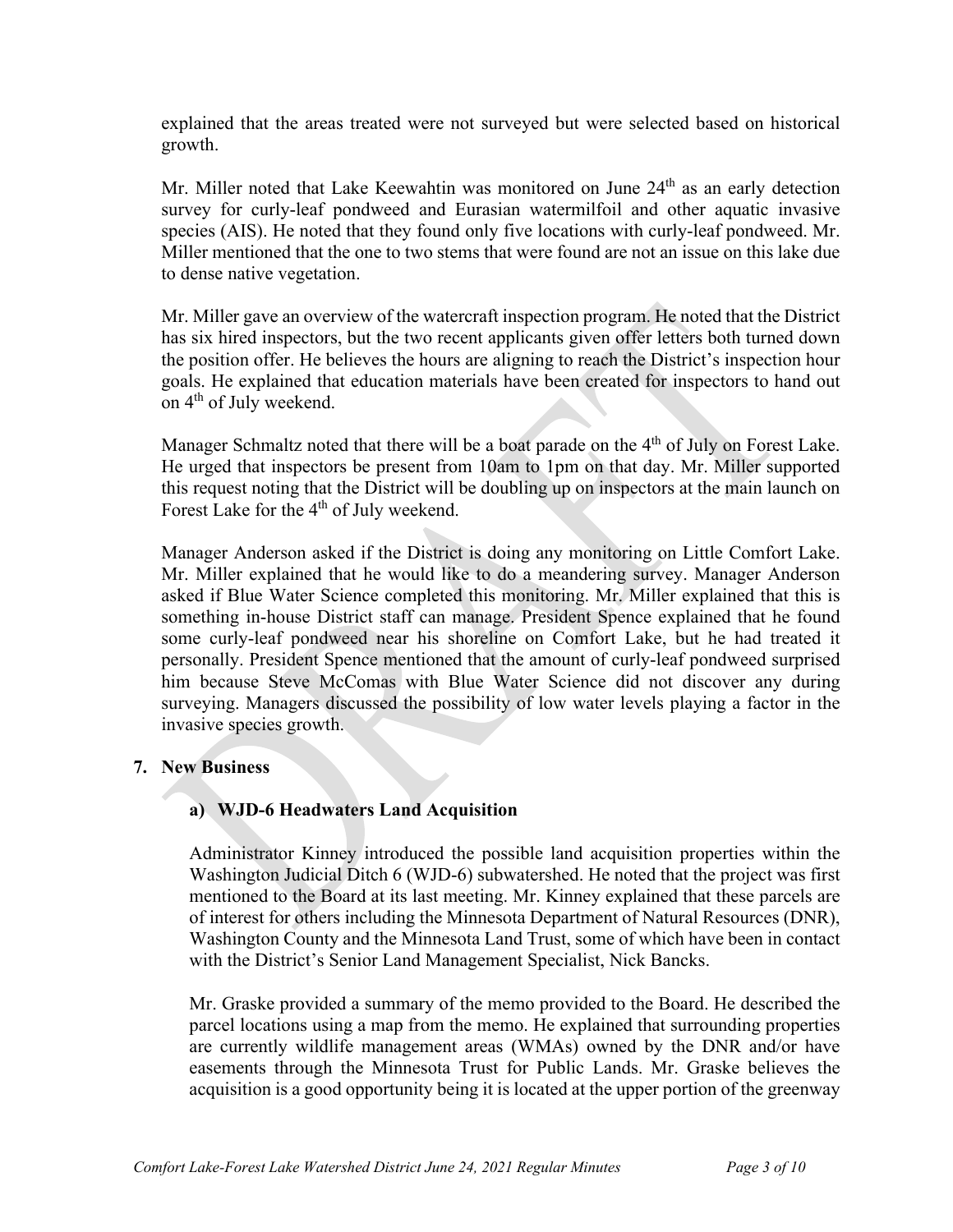visioning project area. Mr. Graske explained that Nick Bancks and Kevin Biehn walked the property and found evidence of multiple high-quality wetland areas. Mr. Graske made clear that considering the size of the parcel(s), the District should inquire with possible partners to assist with the cost of acquiring such a large area.

Manager Anderson enquired about the status of the public drainage system and the groundwater connection to Lake Keewahtin. Mr. Graske replied that the drainage system is active, but hasn't been maintained for, probably, 20 or 30 years. He doubts a direct groundwater connection; the higher ground feeding that lake is more southeast. Manager Anderson then asked if the managers will be provided a report on interest of other parties in the purchase. He explained that the scope of work for Emmons and Olivier Resources (EOR) staff is to quantify and compile the benefits to the District. He explained that the inquiry of interest level of other parties would be led by Mr. Bancks and Administrator Kinney. Mr. Kinney notified the Board that the District could request a letter or memo from a staff member at corresponding interested entities indicating interest level. Mr. Bancks agreed with Administrator Kinney. Manager Anderson also requested financial scenarios if the District goes in on the project alone or with partners. Manager Anderson requested to have financial information brought to the Board that depicts scenarios where the District has partners in the acquisition and scenarios where the property is acquired only by the District.

President Spence asked Mr. Graske when the outlined scope of work would be brought back to the Board for review. Mr. Graske explained that the if EOR received approval from the Board tonight, it would have information back to the Board within 30 days. Administrator Kinney and Mr. Bancks added that they would get the requested materials back to the Board within this timeframe.

Manager Schmaltz stated, the DNR owns parcels of property in this area and asked how the property in question, if acquired, would be managed in coordination with the DNR property. Mr. Graske reiterated that it is a wildlife management area (WMA). He explained that these areas are open to the public and some hunting may be allowed on the property. Managers discussed the possibility of shifting water levels for restoration. Manager Anderson explained that she thinks this should be an important factor brought to any possible partners and adjacent landowners.

Mr. Holtman noted that the map depicts some of the properties being outside of the District's boundary. He explained that absent an arrangement with the DNR or with the Rice Creek Watershed District, within which the indicated properties lie, the District cannot own property outside of its boundaries. Mr. Holtman and Mr. Graske discussed the possibility of a boundary change to bring the relevant land into the District's boundaries. Mr. Holtman believes that if the boundary change would benefit water quality, the Board of Water and Soil Resources (BWSR) would have the basis to approve the change.

Manager Schmaltz requested that when obtaining letters from interested possible partners staff ask for the level of participation or partnership that they would be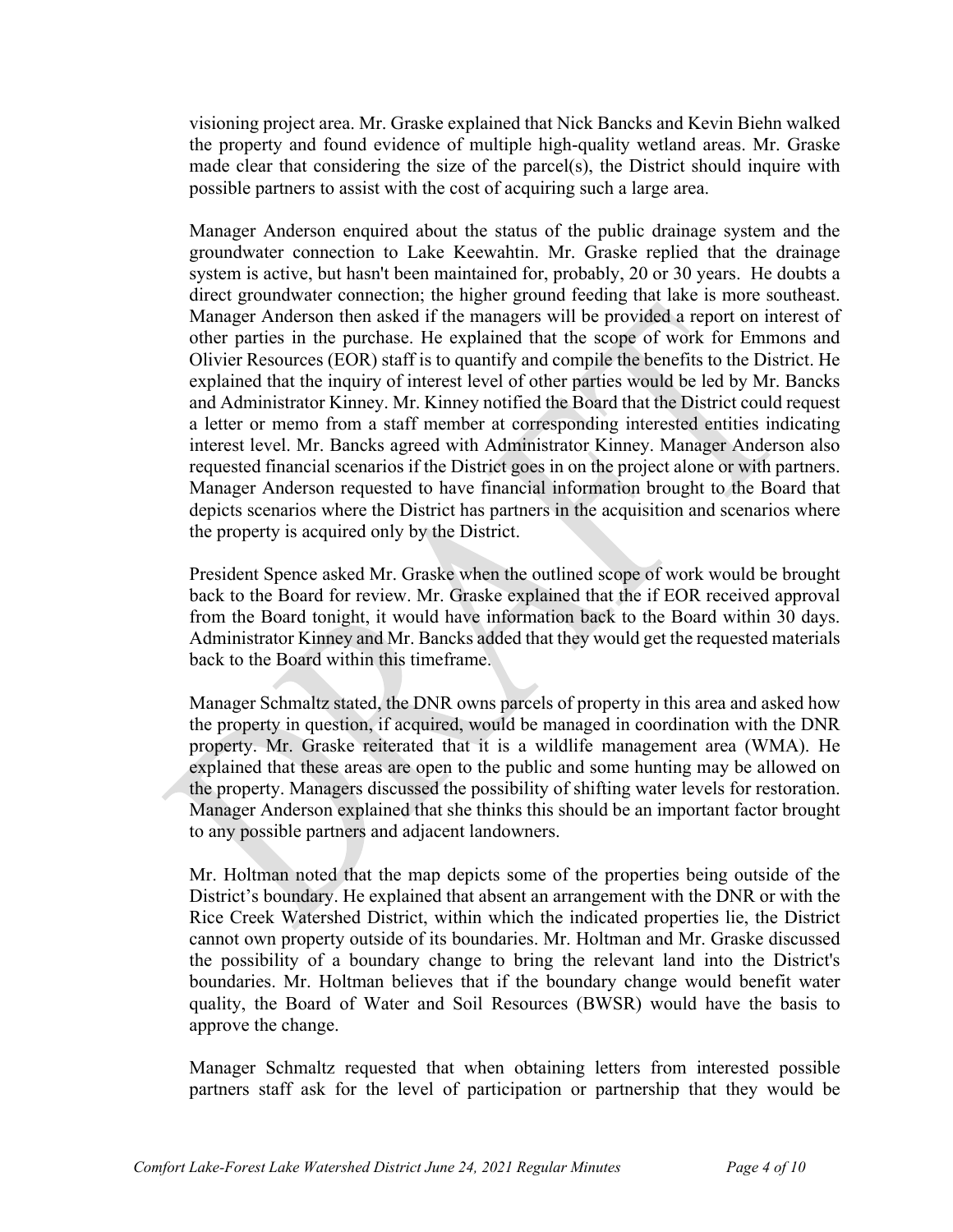interested in. He asked as to the development potential, which would bear on the cost to acquire the property. Mr. Graske believes that the property is zoned as agricultural residential, and might support four or five large lots without sewer or water.Manager Schmaltz requested that District staff confirm zoninginformation and report back to the Board.

Manager Anderson moved to authorize the Administrator, on advice of counsel, to enter into an agreement with EOR in accordance with the June 16, 2021 scope of work for work in an amount not to exceed \$11,500.00. Seconded by Manager Schmaltz. Upon a roll call vote, the motion carried 4-0.

| Manager          | Ave | Nav | <b>Absent</b> |
|------------------|-----|-----|---------------|
| Jon Spence       |     |     |               |
| Jackie Anderson  |     |     |               |
| Stephen Schmaltz |     |     |               |
| Jen Oknich       |     |     |               |

## **b) Greenway Corridor Visioning Update**

Nick Bancks gave an update to the Board focusing on stakeholder engagement. Mr. Bancks explained that he and Administrator Kinney had presented to City of Scandia in early June. Mr. Bancks explained that he would like to follow up with the City of Scandia later this summer or fall to discuss the possibility of having Bone Lake Park be a part of the greenway corridor. He noted that he and Administrator Kinney have meetings scheduled with two local communities: first the City of Forest Lake in late July to present the planning process, gauge interest, and collect input and then with Chisago County in October. Mr. Bancks explained that he is also working to schedule meetings with the City of Wyoming, Washington County, DNR, BWSR, and the Metropolitan Council.

Manager Schmaltz reminded Mr. Bancks that the City of Forest Lake has a long-term vision, and he should review that document before discussion with Forest Lake stakeholders. Mr. Bancks explained that Ms. Heinz has completed a review of plans from the surrounding stakeholders while updating the District's 10-year management plan. He described to the Board that he plans to use this information when meeting with the different entities and stakeholder groups.

Manager Schmaltz also suggested that the District may wish to meet with the Forest Lake mayor or council members to ensure alignment between city staff and policymakers. Manager Anderson noted that she previously asked to be notified when staff is meeting with partners at the board, council, or commission member level. She noted that she would like to be notified in advance if Mr. Bancks schedules meetings with those groups of stakeholders. Manager Schmaltz explained that they may also want to consider inviting lake association members for support in favor of this initiative.

### **8. Old Business**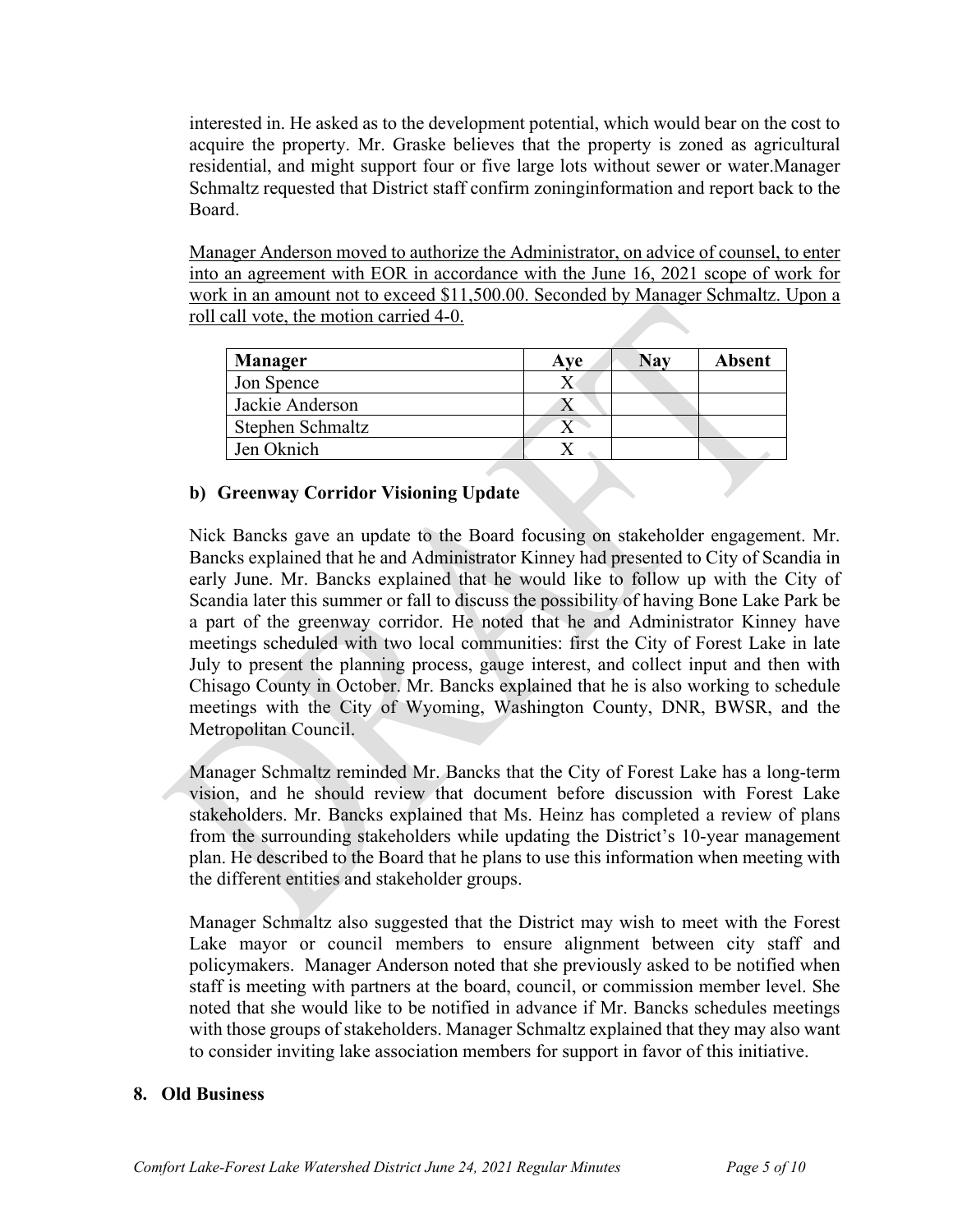#### **a) 2022 Draft Budget**

Administrator Kinney mentioned that at the previous board meeting managers had requested additional budget materials. He noted that Ms. Heinz has compiled all requested materials. He welcomed the Board to continue its discussion regarding the drafted budget and provided materials.

Manager Schmaltz explained that the Board had decided to focus its time on two of the documents provided; the revenue expenditure scenarios and the watershed management plan vs what's in the 2022 budget differences. Manager Anderson voiced her concern with the discrepancy of what was stated as the budget in the management plan vs the drafted 2022 budget.

The managers reviewed the revenue projection scenarios. Manager Schmaltz stated that the scenario he favors is the one that includes a 5% levy increase. He believes this would be in line with estimated increase of property values. He explained that one of his concerns includes years where reserves are extremely low. The other concern he has is the use of loans with high payback amounts. Manager Schmaltz believes these loans could affect project budgets in the future. He proposes to make changes to balance out the budget and build more reserve dollars. Manager Schmaltz questioned the other board managers if they are also concerned about scenarios that would fund spending with a substantial reserve component.

Manager Anderson requested to have a focused workshop to discuss the budget. She believes that while budgeting numbers are important, the District needs to focus on prioritizing projects and goals outlined in the updated watershed management plan. She believes that depleting the reserve is ill-advised and that the budget otherwise accounts for just half of proposed project spending. She noted that with the phaseout of Clean Water Fund competitive awards, the District should look for further funding sources in the form of grants. She recommended the Board hold a workshop to further discuss the budget. President Spence believes the District should present its proposed spending to its residents, along with the water resource justification for it, and see if the public is willing to make the investment.

Manager Anderson noted market value differentials and how they play an important role in budgeting. Mr. Kinney noted that he would reach out to other watershed districts to discuss the grant funding sources and opportunities. He noted new staff being familiar with grant funding and the possibility of additional staff time going towards grant applications. Mr. Kinney noted the importance of being fiscally responsible when budgeting, and so not resting on an assumption of grant funds that may be overly optimistic. Mr. Kinney noted that some scenarios presented are unsatisfactory, but these scenarios are not meant to be something the staff are proposing to implement, but only examples showing what happens if the District budgets a certain way.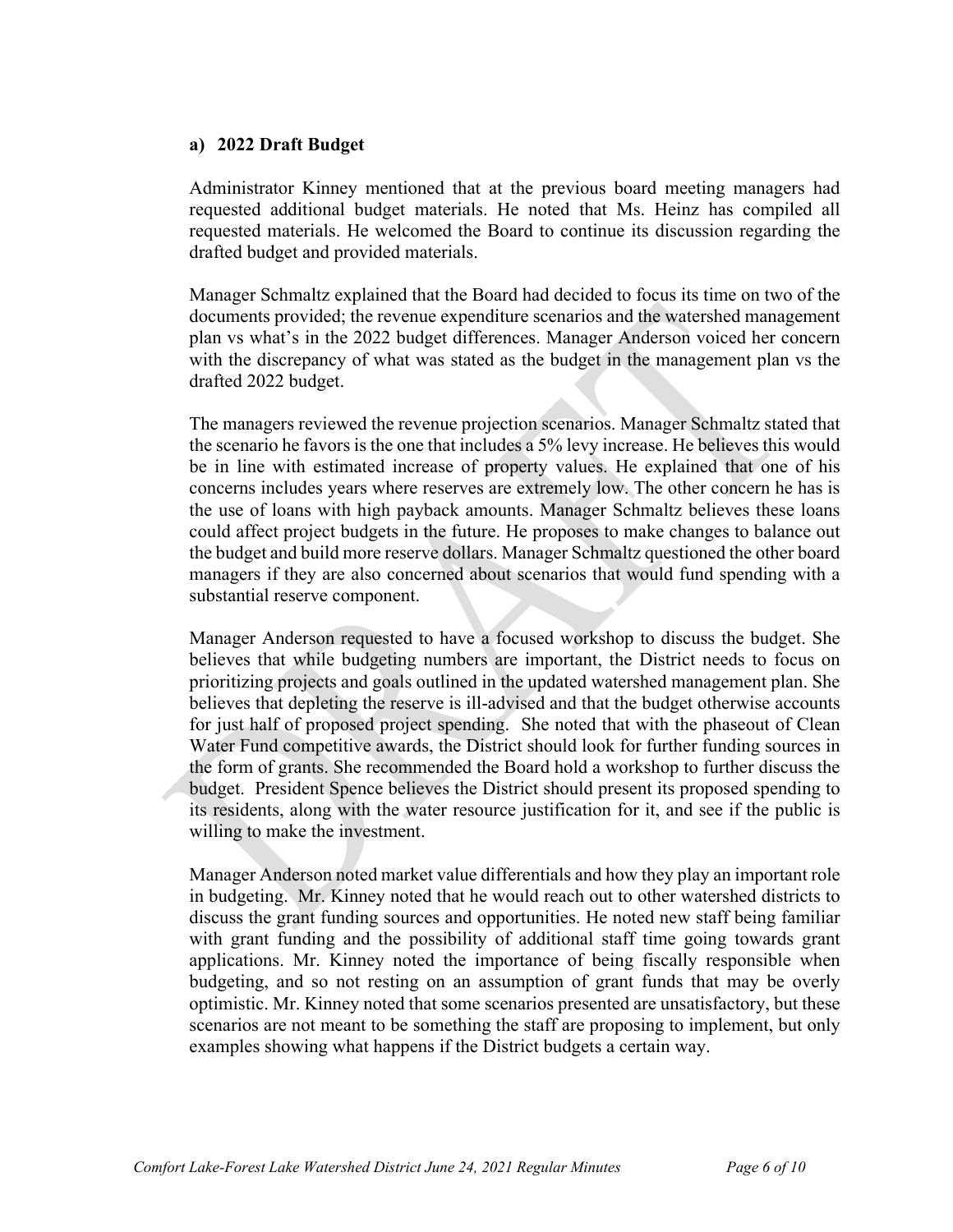Manager Schmaltz noted that over the past several years, the District has not spent more than about 80 percent of its budgeted project funds. he recognizes that capital projects with partners always have a level of uncertainty. He suggested the Board consider creating an appendix to the budget with potential "fill-in" projects. While the projects won't be included directly in the budget, they could be financed with funds available due to delays in projects dependent on partners.

Manager Anderson made a motion to schedule a budget discussion workshop. Seconded by Manager Schmaltz. Upon roll call vote, the motion passed 4-0.

Managers discussed a best date and time for a workshop and a possible quorum issue. Mr. Holtman noted that without a quorum but with public notice, the managers can discuss provided there is not a formal action. Managers agreed to schedule on July 7<sup>th</sup> at 9am.

| Manager          | Ave | Nav | <b>Absent</b> |
|------------------|-----|-----|---------------|
| Jon Spence       |     |     |               |
| Jackie Anderson  |     |     |               |
| Stephen Schmaltz |     |     |               |
| Jen Oknich       |     |     |               |

### **9. Report of Staff**

### **a) Administrator**

Administrator Kinney gave an overview of recent events and the Administrators report. He highlighted a meeting among District representatives, local residents and City of Forest Lake staff on the 3rd Lake Pond project. Mr. Kinney believes the District is shifting to an operations and maintenance flow in its projects. Staff has recently been corresponding with local residents regarding operations of the Bone Lake fish barrier and its effect on water levels. That discussion may potentially come back to the Board.

Mr. Kinney noted that it has been extremely dry in the area. The District was notified of pumping on Comfort Lake as a possible violation, but upon later investigation staff recognized the Department of Natural Resources (DNR) does permit pumping of lake water within limits and doesn't believe the pumping exceeds those limits.

Mr. Kinney recognized the good work of new staff members Ms. Law and Mr. Bancks. He stated that it is great to see new staff getting on board and taking on new things, adapting, and contributing. He stated that he thinks the District is making great progress and is working well. Administrator Kinney explained that new staff are improving the District's ability to provide services for our community and stakeholders.

### **b) Emmons & Olivier Resources**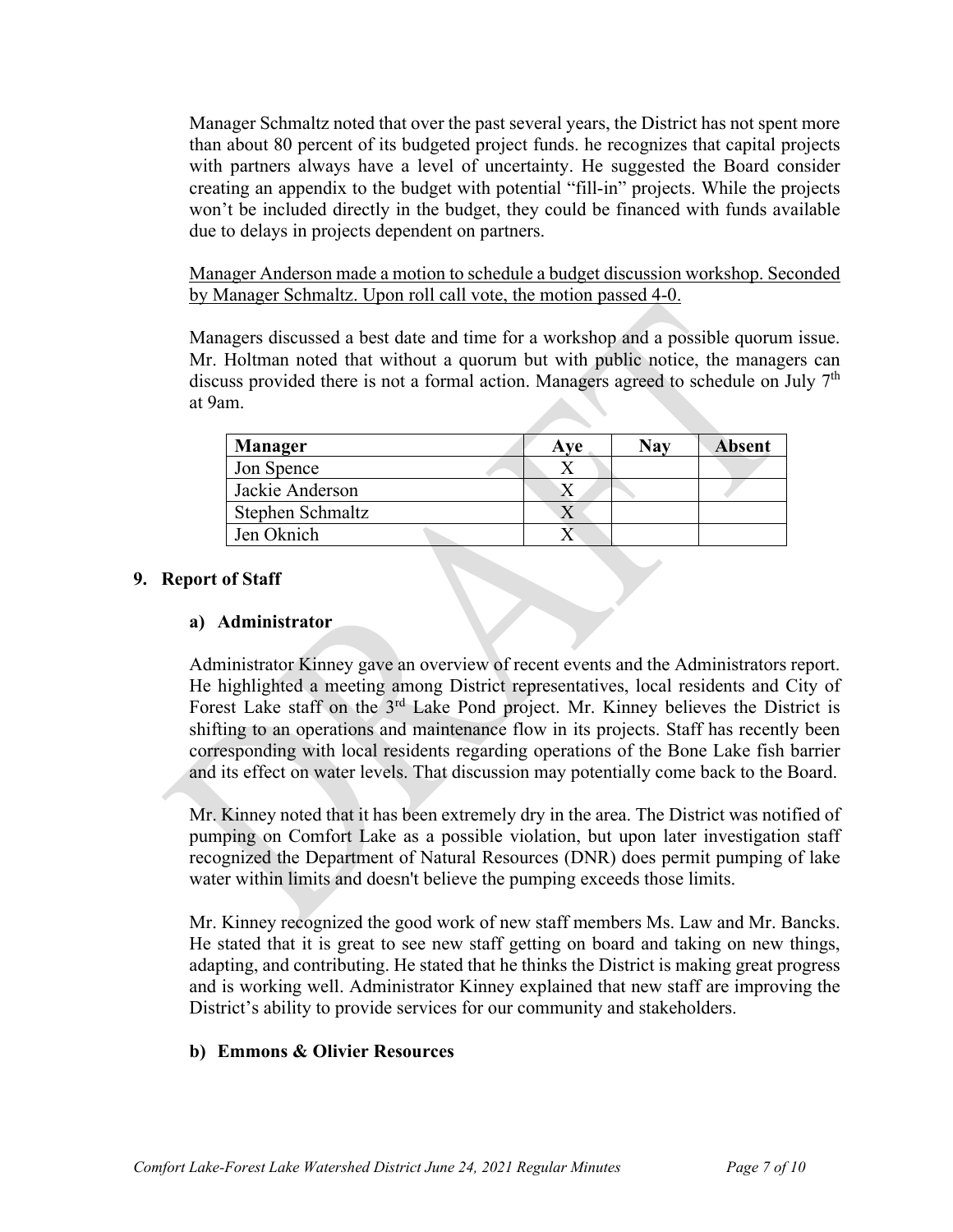Manager Anderson mentioned that she appreciates the visual chart provided monthly by Emmons and Olivier Resources (EOR) and would like to see similar information from the District's in-house water quality monitoring team.

Engineer Graske gave an update for work being done by EOR. He explained that the City of Forest Lake has sent a draft report on downtown regional planning, and he is reviewing. Mr. Graske explained that he is investigating a potential wetland restoration project near WJD-6. He noted that this project would involve only one landowner. Mr. Graske explained that this could be a faster moving project due to the small number of involved parties.

Mr. Graske gave an update on Shields Lake. He noted that while out looking at Shields Lake he expected it to be green, but he could see to the bottom. He noted that this is due to the reuse project and alum treatment. He explained that these positive effects will benefit Forest Lake as well.

Mr. Graske gave an overview of a meeting with City of Scandia staff to discuss best management practice (BMP) options for a road project for Melanie Trail planned for next year. The District has notified the City of Scandia that the project will not trigger the District's stormwater permit requirement. The City is interested in incorporating stormwater features even though it is not required. Mr. Graske described the location of construction and how the water flows directly to Bone Lake.

### **c) Smith Partners**

Nothing to report.

## **10. Report of Treasurer**

## **a) Approval of Bills and Treasurer's Report**

Treasurer Schmaltz reported income for the period of \$62,082.22 and expenses in the amount of \$169,933.09.

Manager Anderson moved to accept the Treasurer's Report and pay the bills in the amount of \$169,933.09. Seconded by Manager Spence. Upon a roll call vote, the motion carried 4-0.

| <b>Manager</b>   | Ave | Nav | <b>Absent</b> |
|------------------|-----|-----|---------------|
| Jon Spence       |     |     |               |
| Jackie Anderson  |     |     |               |
| Stephen Schmaltz |     |     |               |
| Jen Oknich       |     |     |               |

## **11. Report of Officers and Managers**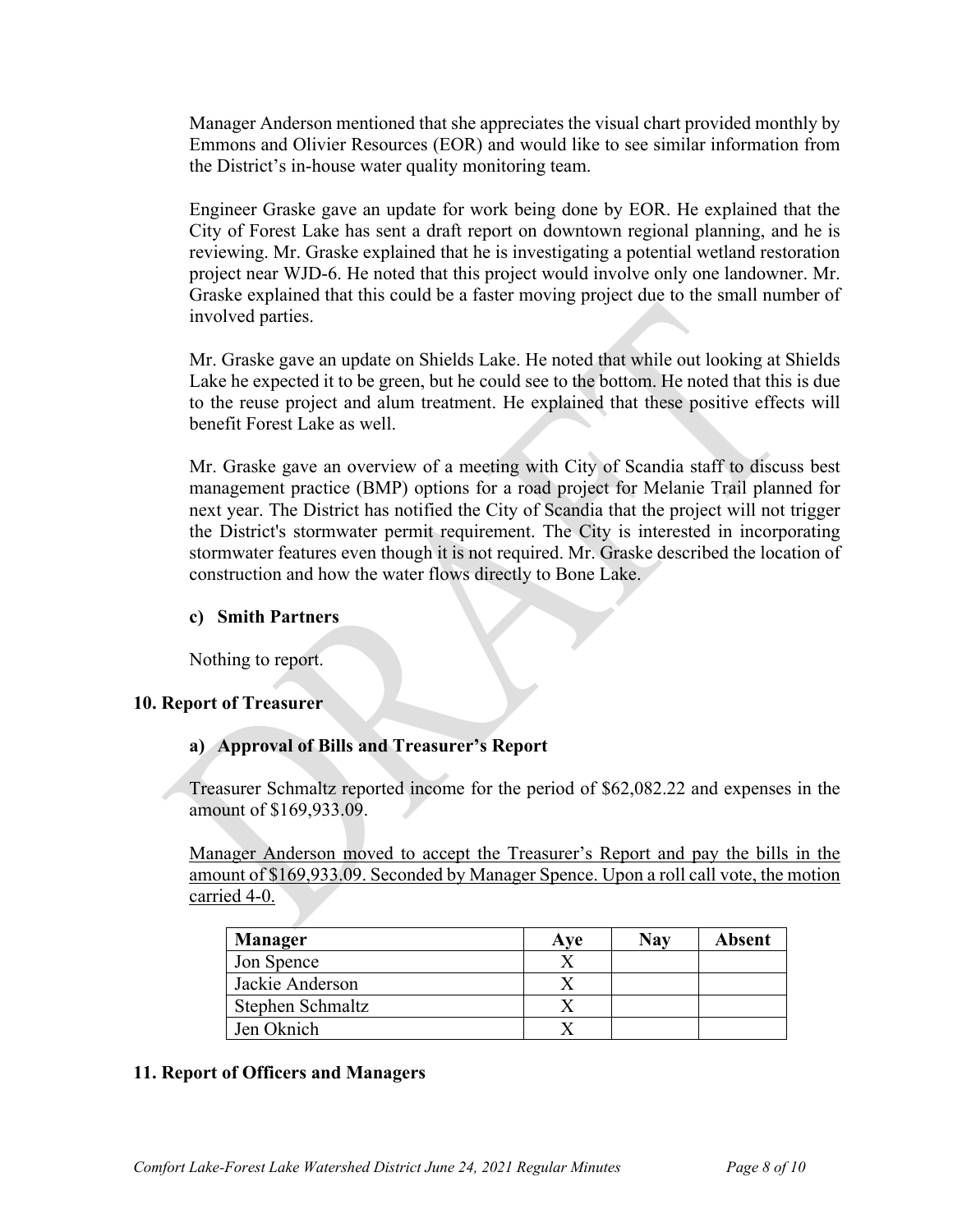Manager Oknich

- Manager Oknich spoke to staff at the City of Scandia Parks Department on the status of green space efforts. She noted that Mr. Bancks yhas been in communication with them as well. City staff will keep an open line of communication and partnering for green space.
- Manager Oknich also advised that she will be moving sometime late this year. She explained that she will not be seeking reappointment. She thanked the other managers for a wonderful time working with them.

Manager Schmaltz

• Nothing to report.

Manager Anderson

- Manager Anderson notified the group that she recently found one zebra mussel on Comfort Lake. She took it to Mr. Miller to log and document. She also noted that she has installed a zebra mussel sampler plate at the end of her dock. She believes that it is not a major issue due to information provided from Blue Water Science stating that the lake does not have the right chemistry for zebra mussels.
- Manager Anderson reiterated that the water level is low on Comfort Lake. She noted that the Comfort Lakes Association has been having talks about pumping from the lake onto lawn. She noted that there are riparian rights to do so. Manager Anderson noted that the Association plans to start an educational campaign via Facebook and Instagram.

President Spence

- President Spence noted he viewed some confusion on the Friends of Comfort Lake Facebook page. He explained that the District does not control water levels. He explained that some residents believed low water levels could be caused by blockages. President Spence mentioned that after hearing these concerns, District staff investigated channels and have not found any blockages.
- President Spence remarked he is sad to be leaving but has had a great time serving on the Board for the past 15 years. He believes he is leaving the District in good hands. He then gave his thanks to all.

## **12. Summary and Approval of Board Direction**

Board directives were summarized:

- Staff will ensure proper watercraft inspection staffing at boat accesses on Forest Lake for the boat parade scheduled for Sunday July 4th from 10am to 1pm.
- WJD-6 Land Acquisition Staff will provide multiple items including indications of partner interest, financing scenarios with and without partners, and information on city zoning.
- Draft 2022 Budget Staff will provide information of property value appreciation forecast and a detailed inventory of potential grant revenue and finance sources.
- Staff will create a chart or graphic representation of when water quality monitoring happens and progress for the year.
- Staff will notify the Board of all meetings to be held with local appointed officials.

## **13. Adjourn**